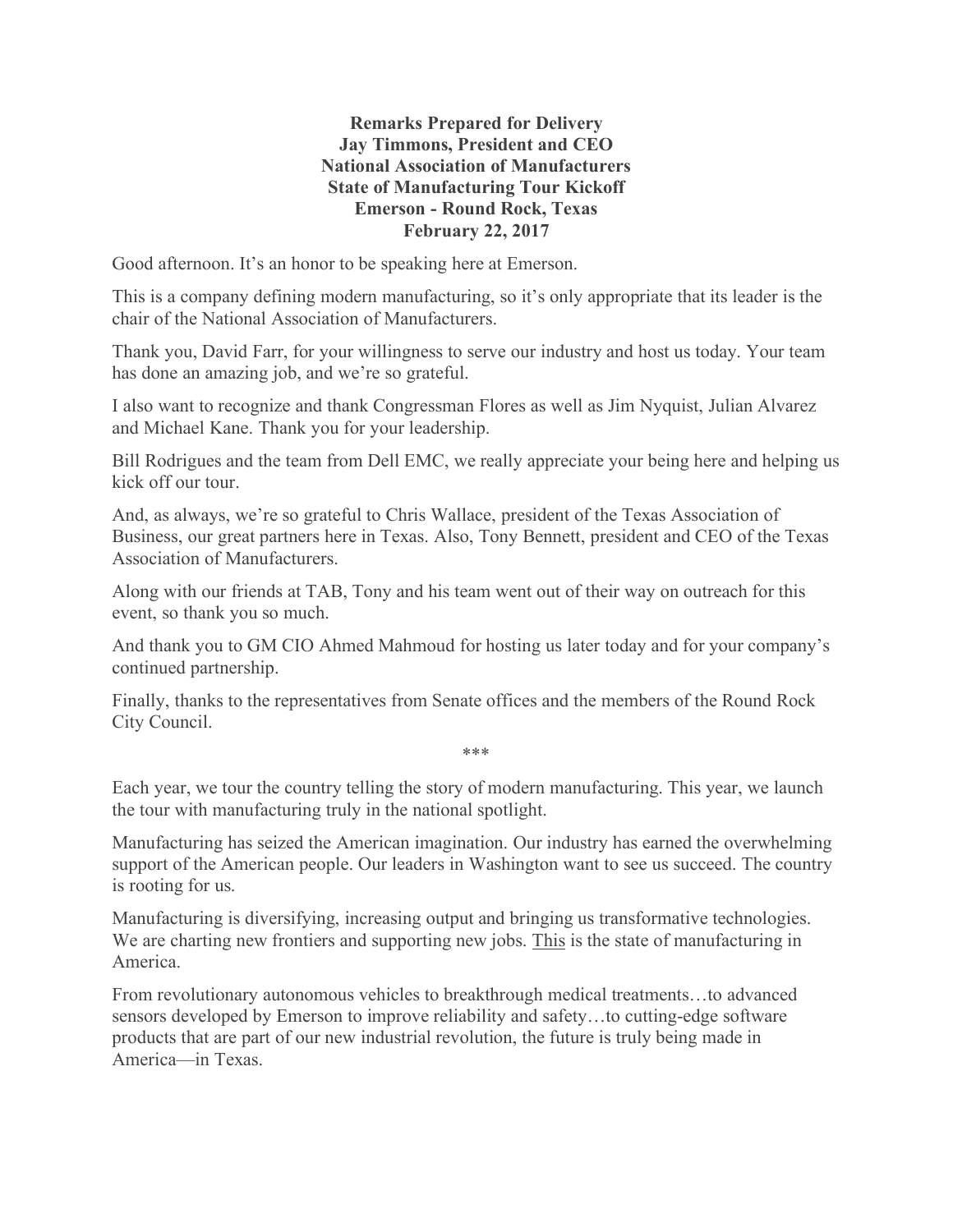And yet, we still hear the nagging voices claiming that jobs in manufacturing are a thing of the past.

The truth is, manufacturing jobs are building our future.

Now, some in the Austin area may wonder what manufacturing means to them. Well, the men and women here in Emerson, at Dell, the General Motors IT Center, Samsung and 3M can tell you.

Manufacturing is evolving, and these companies prove it every day.

We're adapting and improving. Modern manufacturing just doesn't always look like it did when we grew up. Wait until you see this amazing place.

However—and this is important—it is true that you don't see some of the factory towns you used to around the country. In some places, like my hometown of Chillicothe, Ohio, that is a true source of pain.

If you're a manufacturing worker of many years, and your community's facility had to shut down, it doesn't matter to you that the larger industry is thriving. Your world has been turned upside down.

So there is destabilizing anxiety among men and women asking if they will ever have a place in the modern economy. Our role as manufacturing leaders is to show them that, yes, they do.

There's been a lot of talk about "bringing jobs back." Let's keep talking about making the U.S. more competitive for manufacturing, but the real story is about upskilling jobs, helping workers move up the ladder in a company. It's about upscaling jobs, making jobs pay more as technology allows them to do more. And it's about future-proofing jobs where we equip people with the talents and flexibility they need to thrive in a modern, evolving industry.

Some of those will be high-tech jobs like those right here at Emerson and those at GM. Others will be hands-on craftsmen jobs like HELM Boots, a small manufacturer we're visiting later today.

In short, there is a bright future for people in our industry—and we need to tell that story.

When new technology empowers us to do a job faster and better, we can't just leave people behind. The structures should be in place for their jobs and careers to evolve just as the workplace does.

Emerson understands that—and is leading…educating many of today's workers right here in ways to create opportunities to earn a higher wage and rise up the company ladder.

But the most critical part of the solution is getting policymaking back on track in Washington, D.C. Fortunately, the possibilities for reform look better today than at any time since I have been leading the NAM.

When it comes to our top priorities like regulatory reform, tax reform and infrastructure investment, we have a lot of common ground with the Trump administration, so it's imperative that we use this moment in time to make progress on those fronts. Because I can tell you this: there are jobs just waiting to be created when we can get those things accomplished.